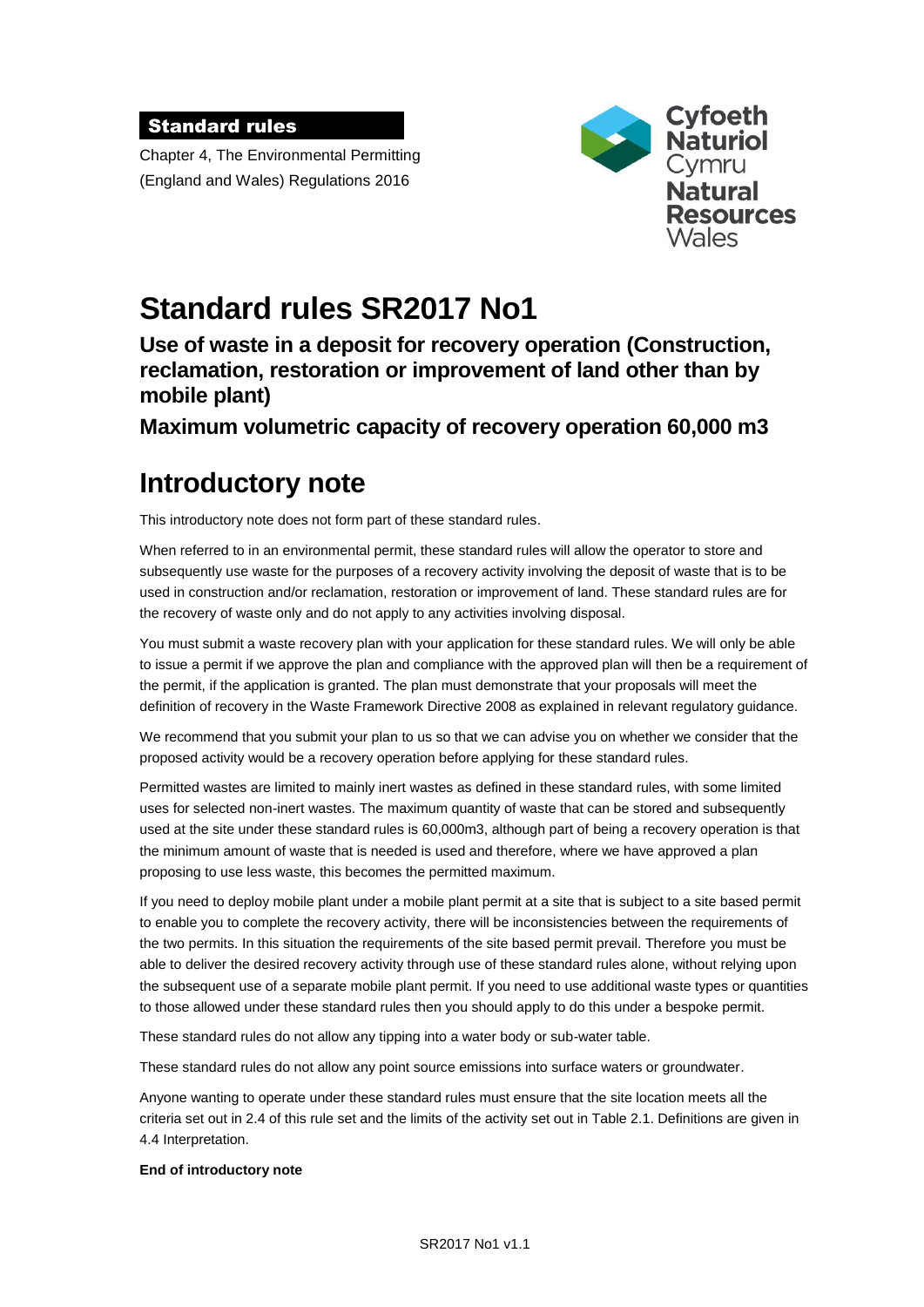# **Rules**

# **1 – Management**

## **1.1 General management**

- 1.1.1 The operator shall manage and operate the activities:
	- (a) in accordance with a written management system that identifies and minimises risks of pollution, including those arising from operations, maintenance, accidents, incidents, nonconformances, closure and those drawn to the attention of the operator as a result of complaints; and
	- (b) using sufficient competent persons and resources.
- 1.1.2 Records demonstrating compliance with rule 1.1.1 shall be maintained.
- 1.1.3 Any person having duties that are or may be affected by the matters set out in these standard rules shall have convenient access to a copy of them kept at or near the place where those duties are carried out.
- 1.1.4 The operator shall comply with the requirements of an approved competence scheme.

#### **1.2 Avoidance, recovery and disposal of wastes produced by the activities**

- 1.2.1 The operator shall take appropriate measures to ensure that:
	- (a) the waste hierarchy referred to in Article 4 of the Waste Framework Directive is applied to the generation of waste by the activities; and
	- (b) any waste generated by the activities is treated in accordance with the waste hierarchy referred to in Article 4 of the Waste Framework Directive; and
	- (c) where disposal is necessary, this is undertaken in a manner which minimises its impact on the environment.
- 1.2.2 The operator shall review and record at least every four years whether changes to those measures should be made and take any further appropriate measures identified by a review.

# **2 – Operations**

# **2.1 Permitted Activities**

2.1.1 The operator is only authorised to carry out the activities specified in table 2.1 below ("the activities").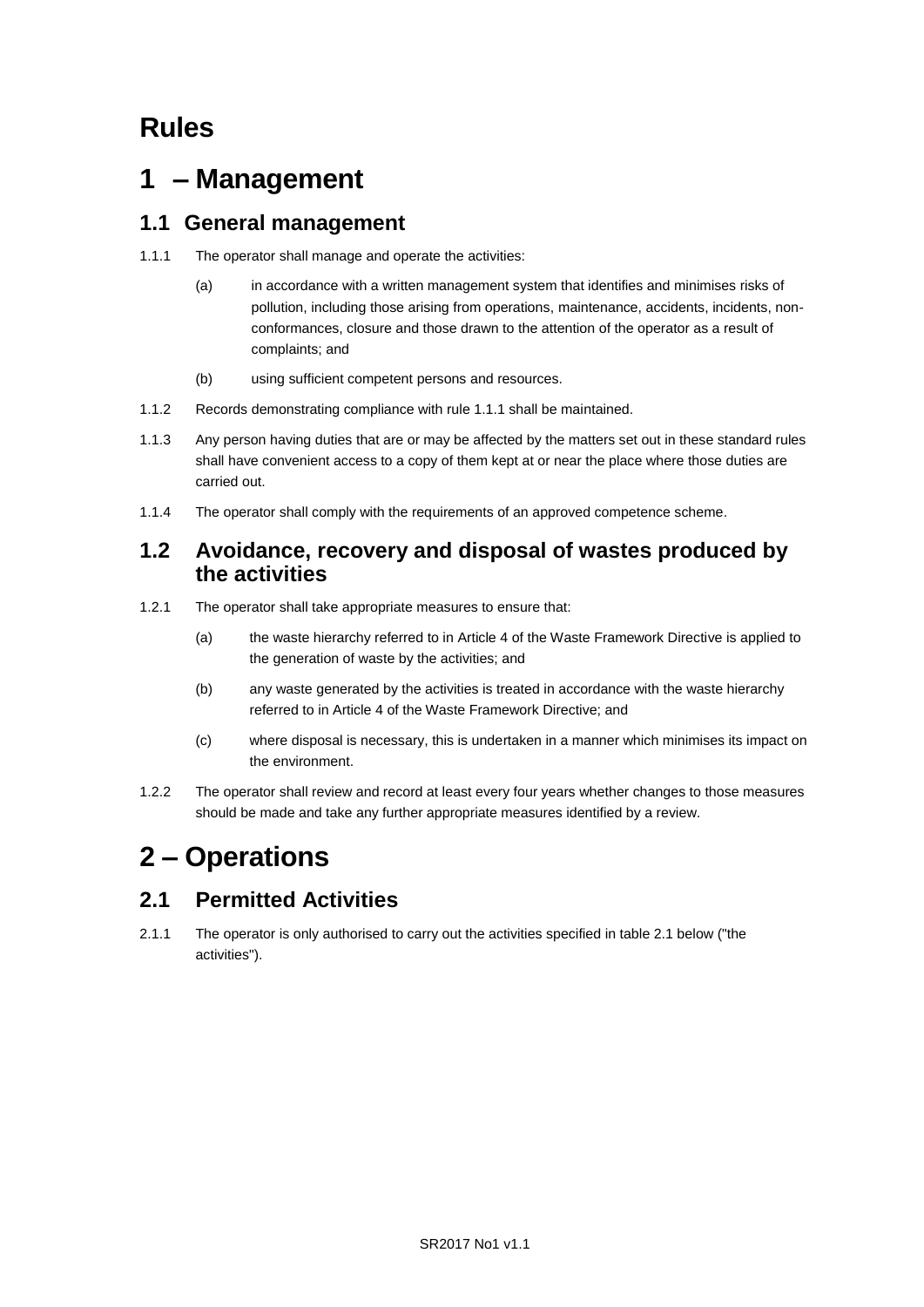| <b>Table 2.1 Activities</b>                                                                                                                |                                                                                                                                                                                                                                                                        |
|--------------------------------------------------------------------------------------------------------------------------------------------|------------------------------------------------------------------------------------------------------------------------------------------------------------------------------------------------------------------------------------------------------------------------|
| <b>Description of activities</b>                                                                                                           | <b>Limits of activities</b>                                                                                                                                                                                                                                            |
| R13: Storage of wastes pending any of the<br>operations numbered R3 and R5<br>R5: Recycling or reclamation of other inorganic<br>materials | The use and associated secure storage of a<br>maximum of 60,000m <sup>3</sup> of wastes listed in table 2.5<br>for the purposes of the construction work and/or<br>restoration, reclamation or improvement of land as<br>detailed in the approved waste recovery plan. |
| R10: Land treatment resulting in benefit to<br>agriculture or ecological improvement                                                       | In any event the total quantity of waste used shall<br>not exceed the amount needed to complete the<br>recovery operation to the final levels in the<br>approved waste recovery plan.                                                                                  |
|                                                                                                                                            | Only the waste types specified in table 2.5 that are<br>specified in the approved waste recovery plan shall<br>be accepted. Such wastes shall only be used as<br>specified in the approved waste recovery plan.                                                        |
|                                                                                                                                            | Restoration, reclamation and land improvement<br>activities must only be carried out on land that has<br>been previously subject to industrial or other man-<br>made development.                                                                                      |
|                                                                                                                                            | No waste shall be deposited into a water body or<br>sub-water table.                                                                                                                                                                                                   |
|                                                                                                                                            | Waste types coded 17 05 04 and 20 02 02 that are<br>top soils or peat and waste coded 02 04 01 that is<br>soil from cleaning and washing beet shall only be<br>used for R10 activities, subject to rule 2.3.1.                                                         |
|                                                                                                                                            | Storage of waste prior to use in the recovery activity<br>shall be limited to 12 months.                                                                                                                                                                               |

### **2.2 Waste recovery plan**

- 2.2.1 The operator shall not deviate from the approved waste recovery plan without prior written approval from Natural Resources Wales. Submission for approval must be in a form specified by Natural Resources Wales.
- 2.2.2 A topographical survey of the site referenced to ordnance datum shall be carried out:
	- (a) prior to commencement of the recovery activity; and
	- (b) on completion of the recovery activity to show final waste levels.
- 2.2.3 Each topographical survey shall be used to produce a plan of a scale adequate to show the surveyed features of the site. The plan shall be produced within 1 month of the completion of the survey.

# **2.3 Operating techniques**

2.3.1 The activities shall be operated using the techniques and in the manner described in Table 2.3 below.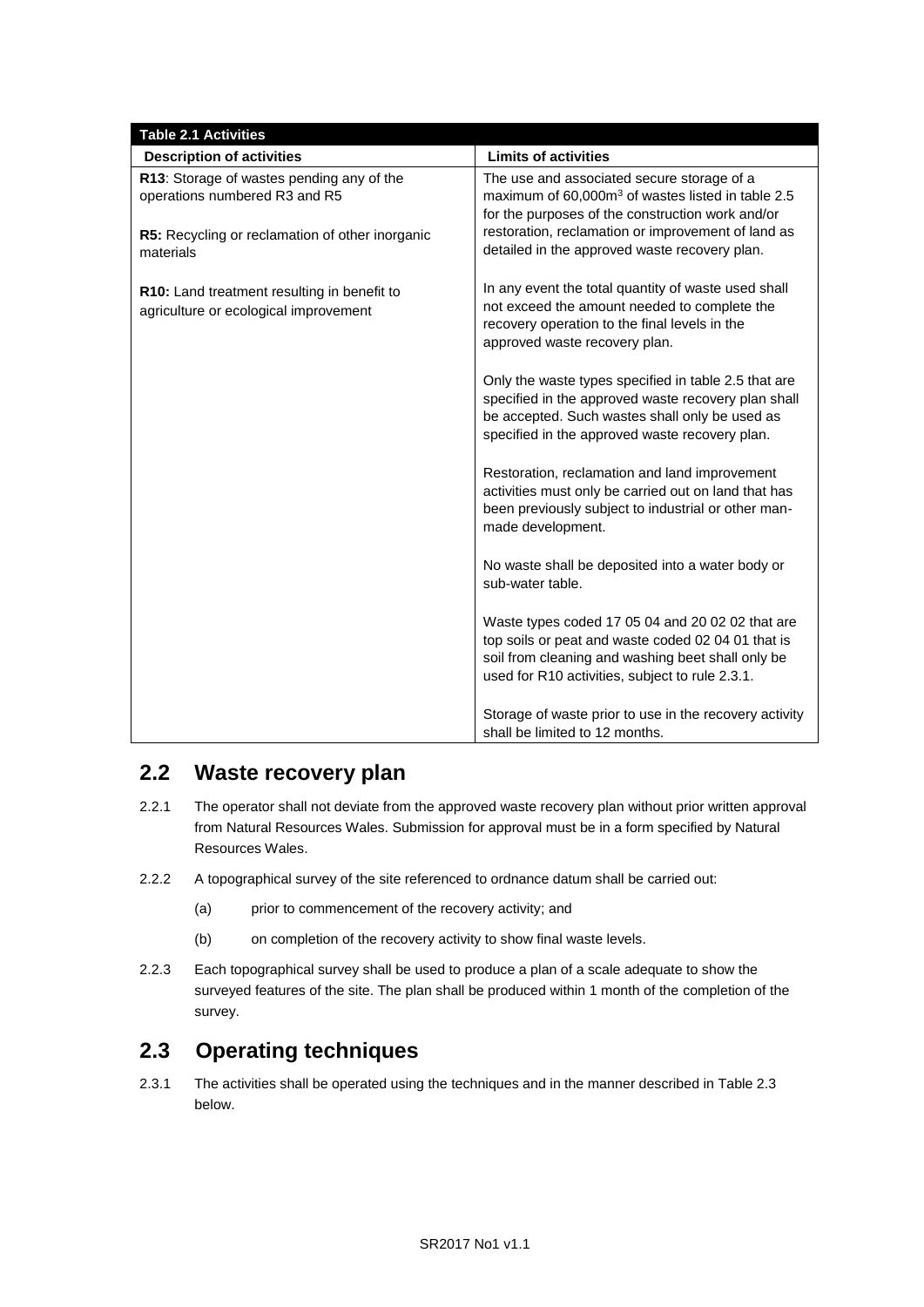#### **Table 2.3 Operating techniques**

- 1. Road planings (waste types coded 17 03 02) shall be:
	- (a) limited to use for construction of hard surface infrastructure such as roads, tracks, pathways and parking; and
	- (b) only used within 30cm of the final waste level except where they are used as temporary infrastructure; and
	- (c) removed before further waste is deposited where used as temporary infrastructure

2. Top soils or peat (waste types coded 17 05 04 and 20 02 02) and soil from cleaning and washing beet (waste coded 02 04 01) shall be limited to use in the top 50cm of the recovery activity and shall only be used to provide a growing medium.

### **2.4 The site**

- 2.4.1 The activities shall not extend beyond the site, being the land shown edged in green on the site plan attached to the permit.
- 2.4.2 The activities shall not be carried out:
	- (a) within 500 metres of a European Site or a Site of Special Scientific Interest (SSSI);
	- (b) within 250 metres within the presence of Great Crested Newts where it is linked by good habitat to the breeding ponds of the newts;
	- (c) within 50 metres of a site that has species or habitats protected under the Biodiversity Action Plan that Natural Resources Wales considers at risk to this activity;
	- (d) within 50 metres of a National Nature Reserve (NNR), Local Nature Reserve (LNR), Local Wildlife Site (LWS), Ancient woodland or Scheduled Ancient Monument;
	- (e) within groundwater Source Protection Zones 1 and 2 or if a source protection zone has not been defined then not within 250 meters of any well, spring or borehole used for the supply of water for human consumption. This includes private water supplies;
	- (f) on any landfill whether historical, closed, or operational;
	- (g) within 10 metres of a watercourse; or
	- (h) within a specified Air Quality Management Area for particulate matter less than 10 microns (PM10).

#### **2.5 Waste acceptance**

- 2.5.1 Waste shall only be accepted if:
	- (a) it is of a type listed in table 2.5 of these standard rules; and
	- (b) it meets the additional restrictions in table 2.5 of these standard rules; and
	- (c) it is inert waste, with the exception of topsoil, peat, soil from cleaning and washing beet and road planings; and
	- (d) appropriate measures have been taken to ensure that the waste is free from contamination; and
	- (e) it has been identified as a suitable waste in the approved waste recovery plan; and
	- (f) its chemical, physical and biological characteristics make it suitable for its intended use on the site.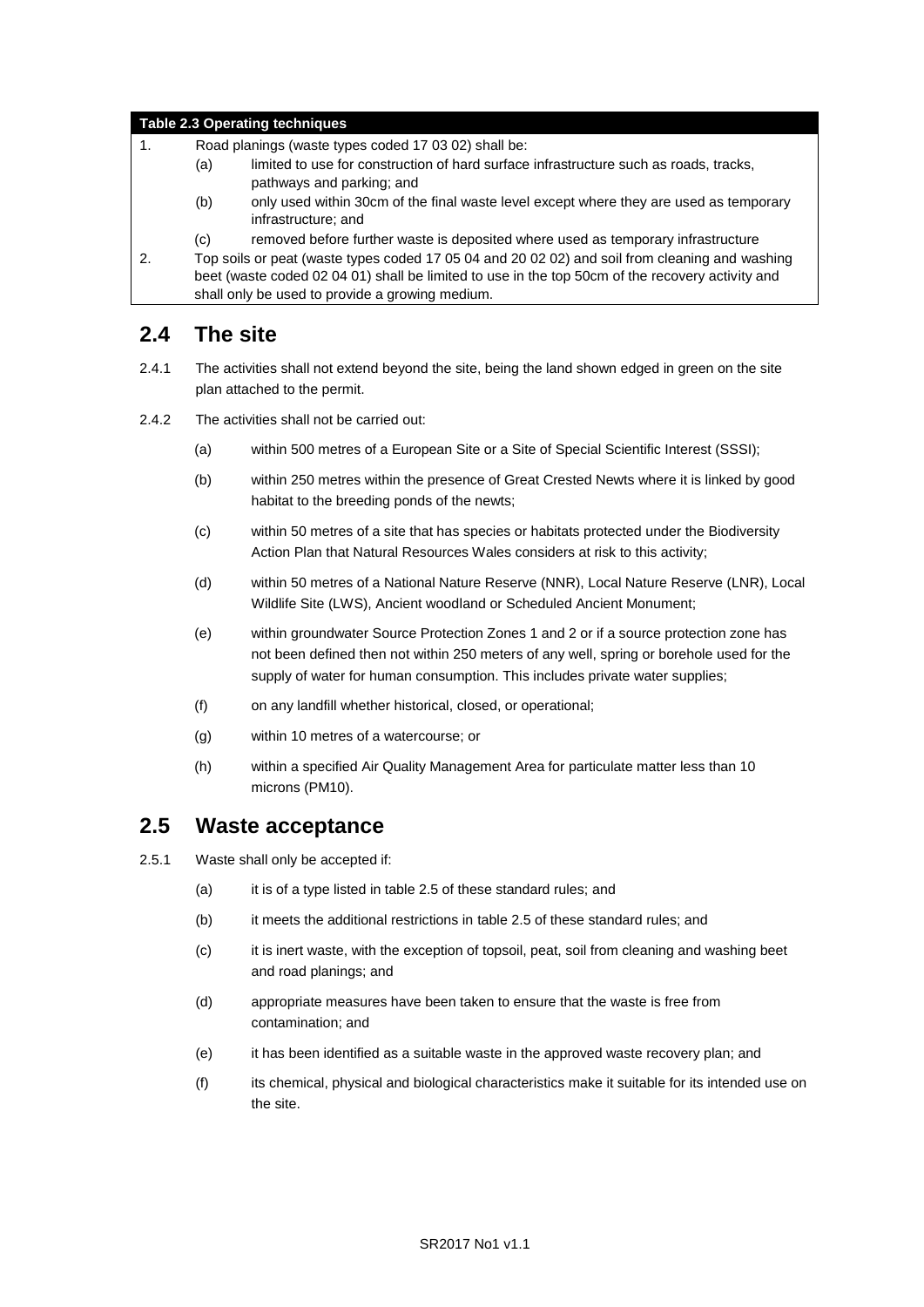| Table 2.5 Waste types                                                     |                                                                                                                                                                                                |  |
|---------------------------------------------------------------------------|------------------------------------------------------------------------------------------------------------------------------------------------------------------------------------------------|--|
| <b>Exclusions</b>                                                         |                                                                                                                                                                                                |  |
| Wastes having any of the following characteristics shall not be accepted: |                                                                                                                                                                                                |  |
| $\bullet$                                                                 | Consisting solely or mainly of dusts, powders or loose fibres                                                                                                                                  |  |
| $\bullet$                                                                 | Wastes that are in a form which is either sludge or liquid                                                                                                                                     |  |
| 01                                                                        | WASTES RESULTING FROM EXPLORATION, MINING, QUARRYING, AND PHYSICAL AND<br><b>CHEMICAL TREATMENT OF MINERALS</b>                                                                                |  |
| 01 01                                                                     | wastes from mineral excavation                                                                                                                                                                 |  |
| 01 01 02                                                                  | wastes from mineral non-metalliferous excavation                                                                                                                                               |  |
|                                                                           | Restrictions- waste overburden and interburden only.                                                                                                                                           |  |
| 01 04                                                                     | wastes from physical and chemical processing of non-metalliferous minerals                                                                                                                     |  |
| 01 04 08                                                                  | waste gravel and crushed rocks other than those mentioned in 01 04 07                                                                                                                          |  |
| 01 04 09                                                                  | waste sand and clays                                                                                                                                                                           |  |
| 02                                                                        | WASTES FROM AGRICULTURE, HORTICULTURE, AQUACULTURE, FORESTRY,<br>HUNTING AND FISHING, FOOD PREPARATION AND PROCESSING                                                                          |  |
| 02 04                                                                     | wastes from sugar processing                                                                                                                                                                   |  |
| 02 04 01                                                                  | soil from cleaning and washing beet                                                                                                                                                            |  |
| 10                                                                        | <b>WASTES FROM THERMAL PROCESSES</b>                                                                                                                                                           |  |
| 10 12                                                                     | wastes from manufacture of ceramic goods, bricks, tiles and construction products                                                                                                              |  |
| 10 12 08                                                                  | waste ceramics, bricks, tiles and construction products (after thermal processing)                                                                                                             |  |
| 10 13                                                                     | wastes from manufacture of cement, lime and plaster and articles and products made                                                                                                             |  |
|                                                                           | from them                                                                                                                                                                                      |  |
| 10 13 14                                                                  | waste concrete and concrete sludge                                                                                                                                                             |  |
|                                                                           | Restrictions- waste concrete only.                                                                                                                                                             |  |
| 17                                                                        | CONSTRUCTION AND DEMOLITION WASTES (INCLUDING EXCAVATED SOIL FROM<br><b>CONTAMINATED SITES)</b>                                                                                                |  |
| 1701                                                                      | concrete, bricks, tiles and ceramics                                                                                                                                                           |  |
| 17 01 01                                                                  | concrete                                                                                                                                                                                       |  |
| 17 01 02                                                                  | <b>bricks</b>                                                                                                                                                                                  |  |
| 17 01 03                                                                  | tiles and ceramics                                                                                                                                                                             |  |
| 17 01 07                                                                  | mixtures of concrete, bricks, tiles and ceramics other than those mentioned in 17 01 06                                                                                                        |  |
|                                                                           | Restrictions- metal from reinforced concrete must have been removed.                                                                                                                           |  |
| 1703                                                                      | bituminous mixtures, coal tar and tarred products                                                                                                                                              |  |
| 17 03 02                                                                  | bituminous mixtures other than those mentioned in 17 03 01                                                                                                                                     |  |
|                                                                           | Restrictions- road planings only.                                                                                                                                                              |  |
| 1705                                                                      | soil (including excavated soil from contaminated sites), stones and dredging spoil                                                                                                             |  |
| 17 05 04                                                                  | soil and stones other than those mentioned in 170503                                                                                                                                           |  |
|                                                                           | Restrictions- topsoil, peat, subsoil and stones only.                                                                                                                                          |  |
| 19                                                                        | WASTES FROM WASTE MANAGEMENT FACILITIES, OFF-SITE WASTE WATER<br>TREATMENT PLANTS AND THE PREPARATION OF WATER INTENDED FOR HUMAN<br><b>CONSUMPTION AND WATER FOR INDUSTRIAL USE</b>           |  |
| 19 12                                                                     | wastes from the mechanical treatment of waste (for example sorting, crushing,<br>compacting, pelletising) not otherwise specified                                                              |  |
| 19 12 09                                                                  | minerals (for example sand, stones)                                                                                                                                                            |  |
|                                                                           | Restrictions- wastes from treatment of waste aggregates that are otherwise naturally<br>$\bullet$                                                                                              |  |
|                                                                           | occurring minerals only. Does not include fines from treatment of any non-hazardous                                                                                                            |  |
|                                                                           | waste or gypsum from recovered plasterboard.                                                                                                                                                   |  |
| 19 12 12                                                                  | other wastes (including mixtures of materials) from mechanical treatment of wastes other than                                                                                                  |  |
|                                                                           | those mentioned in 19 12 11                                                                                                                                                                    |  |
|                                                                           | Restrictions- to crushed bricks, tiles, concrete and ceramics only. Metal from reinforced<br>$\bullet$<br>concrete must be removed. Does not include fines from treatment of any non-hazardous |  |
|                                                                           | waste or gypsum from recovered plasterboard.                                                                                                                                                   |  |
| 20                                                                        | MUNICIPAL WASTES (HOUSEHOLD WASTE AND SIMILAR COMMERCIAL, INDUSTRIAL                                                                                                                           |  |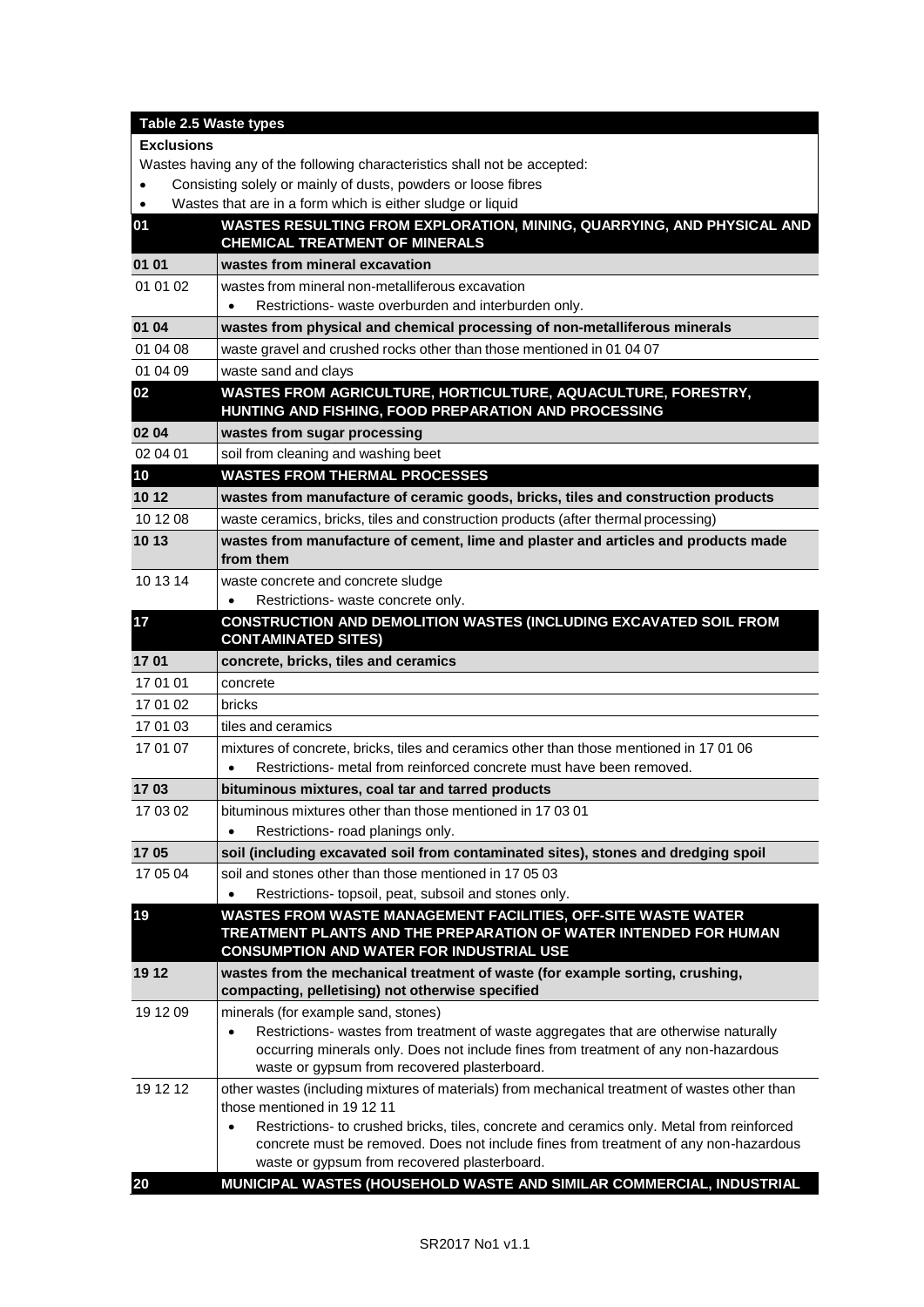|          | AND INSTITUTIONAL WASTES) INCLUDING SEPARATELY COLLECTED FRACTIONS |
|----------|--------------------------------------------------------------------|
| 20 02    | garden and park wastes (including cemetery waste)                  |
| 20 02 02 | l soil and stones                                                  |
|          | Restrictions-topsoil, peat, subsoil and stones only.               |

### **2.6 Waste acceptance procedures**

- 2.6.1 The operator shall obtain, as a minimum, the following information about the characteristics of each waste stream prior to receiving the waste at the site:
	- (a) the full address where the waste was produced; and
	- (b) the identity of the producer; and
	- (c) all the reasonably identifiable previous uses of the producer site where the waste is excavation waste; and
	- (d) the process giving rise to the waste; and
	- (e) the physical appearance of the waste including colour and texture; and
	- (f) where a weighbridge isn't used a metric conversion factor for volume (cubic metres) to weight (tonnes) for each waste stream; and
	- (g) the quantity of waste to be imported; and
	- (h) evidence of compliance with condition 2.5.1.
- 2.6.2 The operator shall maintain records demonstrating compliance with condition 2.6.1, which shall be kept until the permit is surrendered.
- 2.6.3 The operator shall satisfy themselves that any waste accepted for recovery conforms to the information submitted by the holder required by condition 2.6.1 and shall visually inspect:
	- (a) without unloading it, waste that is in an open container or open vehicle on arrival at the site; and
	- (b) waste at the point of deposit;
- 2.6.4 Any waste that does not comply with all of the conditions of 2.5 or fit the description of the waste recorded in 2.6.1 shall be rejected and shall be:
	- (a) removed from the site; or
	- (b) moved to a designated quarantine area pending removal.

# **3 – Emissions and monitoring**

### **3.1 Emissions of substances not controlled by emission limits**

- 3.1.1 Emissions of substances not controlled by emission limits (excluding odour) shall not cause pollution. The operator shall not be taken to have breached this rule if appropriate measures, including, but not limited to, those specified in any approved emissions management plan, have been taken to prevent or where that is not practicable, to minimise, those emissions.
- 3.1.2 The operator shall:
	- (a) if notified by Natural Resources Wales that the activities are giving rise to pollution, submit to Natural Resources Wales for approval within the period specified, an emissions management plan;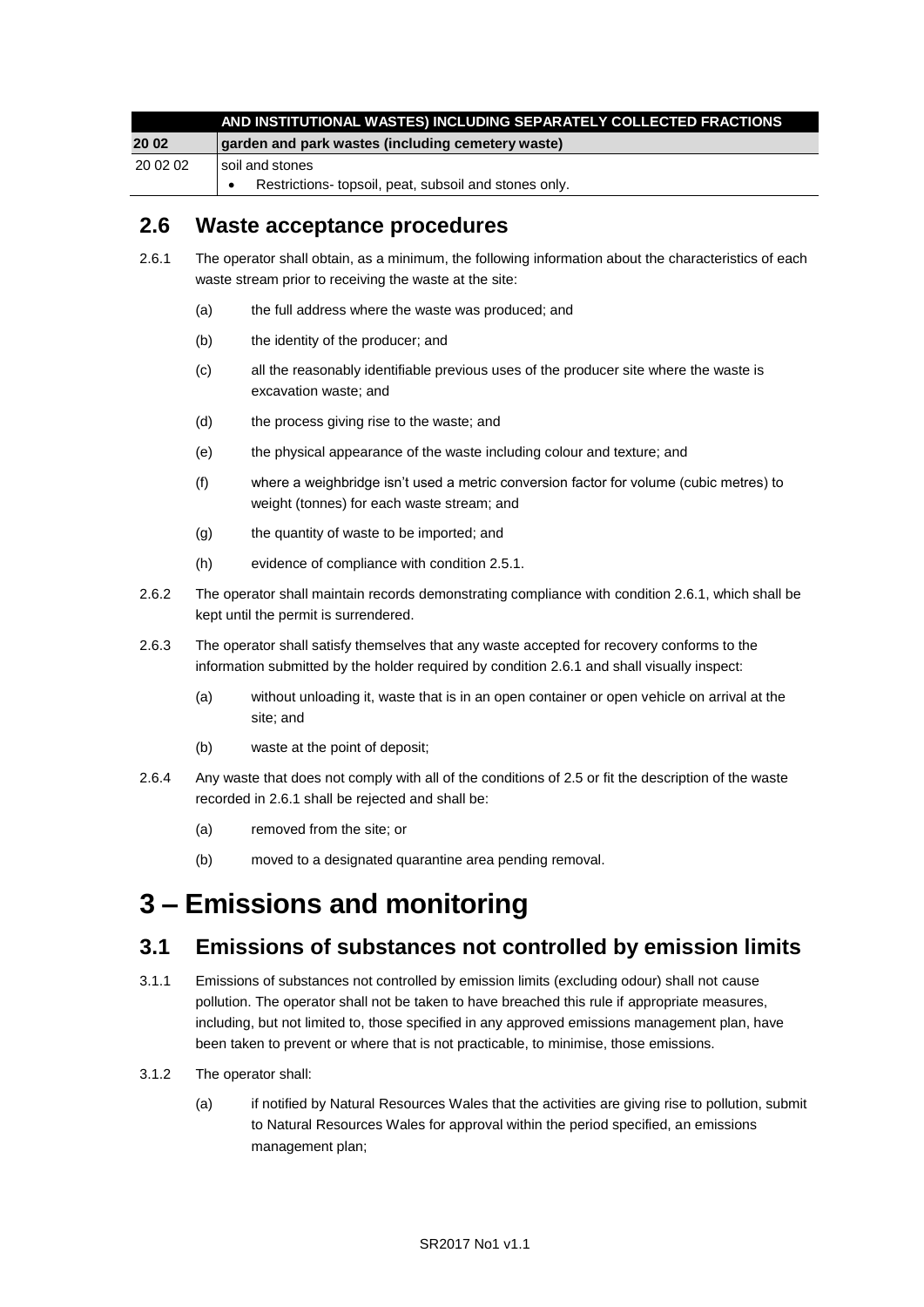- (b) implement the approved emissions management plan, from the date of approval, unless otherwise agreed in writing by Natural Resources Wales.
- 3.1.3 All liquids in containers, whose emission to water or land could cause pollution, shall be provided with secondary containment, unless the operator has used other appropriate measures to prevent or where that is not practicable, to minimise leakage and spillage from the primary container.

## **3.2 Odour**

- 3.2.1 Emissions from the activities shall be free from odour at levels likely to cause pollution outside the site, as perceived by an authorised officer of Natural Resources Wales, unless the operator has used appropriate measures, including, but not limited to, those specified in any approved odour management plan, to prevent or where that is not practicable, to minimise, the odour.
- 3.2.2 The operator shall:
	- (a) if notified by Natural Resources Wales that the activities are giving rise to pollution outside the site due to odour, submit to Natural Resources Wales for approval within the period specified, an odour management plan;
	- (b) implement the approved odour management plan, from the date of approval, unless otherwise agreed in writing by Natural Resources Wales.

### **3.3 Noise and vibration**

- 3.3.1 Emissions from the activities shall be free from noise and vibration at levels likely to cause pollution outside the site, as perceived by an authorised officer of Natural Resources Wales, unless the operator has used appropriate measures, including, but not limited to, those specified in any approved noise and vibration management plan, to prevent or where that is not practicable, to minimise, the noise and vibration.
- 3.3.2 The operator shall:
	- (a) if notified by Natural Resources Wales that the activities are giving rise to pollution outside the site due to noise and vibration, submit to Natural Resources Wales for approval within the period specified, a noise and vibration management plan;
	- (b) implement the approved noise and vibration management plan, from the date of approval, unless otherwise agreed in writing by Natural Resources Wales.

# **4 – Information**

### **4.1 Records**

- 4.1.1 All records required to be made by these standard rules shall:
	- (a) be legible;
	- (b) be made as soon as reasonably practicable;
	- (c) if amended, be amended in such a way that the original and any subsequent amendments remain legible or are capable of retrieval; and
	- (d) be retained, unless otherwise agreed by Natural Resources Wales, for at least 6 years from the date when the records were made, or in the case of the following records until permit surrender:
		- (i) off-site environmental effects; and
		- (ii) matters which affect the condition of land and groundwater.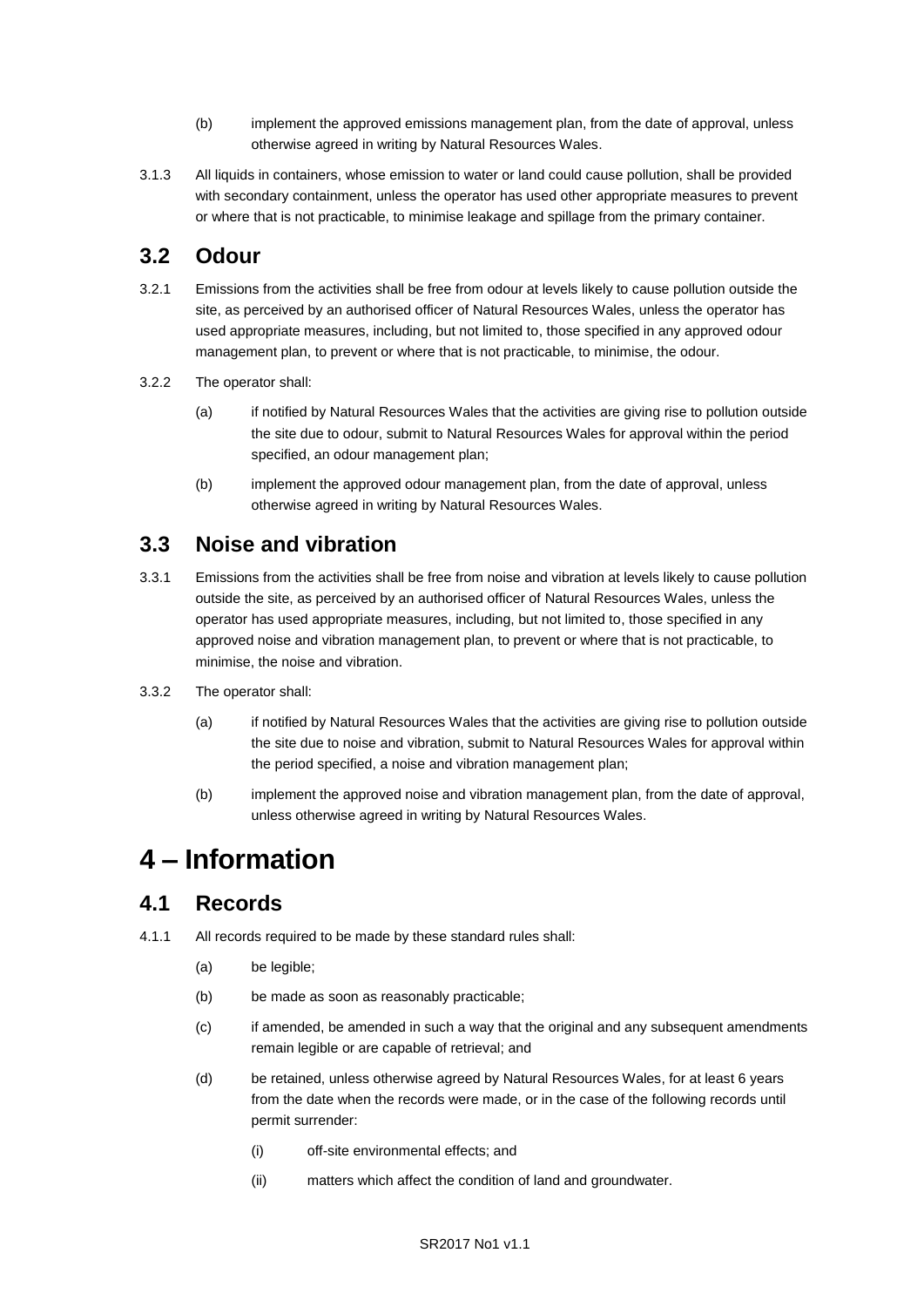4.1.2 The operator shall keep on site all records, plans and the management system required to be maintained by these standard rules, unless otherwise agreed in writing by Natural Resources Wales.

# **4.2 Reporting**

- 4.2.1 The operator shall send all reports and notifications required by these standard rules to Natural Resources Wales using the contact details supplied in writing by Natural Resources Wales.
- 4.2.2 Within one month of the end of each quarter, the operator shall submit to Natural Resources Wales using the form made available for the purpose, the information specified on the form relating to each site and the waste accepted and removed from it during the previous quarter.
- 4.2.3 The operator shall:
	- (a) submit the plan required under rule 2.2.3 from the survey required by rule 2.2.2 (a) to Natural Resources Wales prior to commencement of operations unless otherwise agreed in writing by Natural Resources Wales.
	- (b) submit the plan required under rule 2.2.3 from the survey required by rule 2.2.2 (b) to Natural Resources Wales within one month of the completion of the recovery activity unless otherwise agreed in writing by Natural Resources Wales.

### **4.3 Notifications**

- 4.3.1 The operator shall notify Natural Resources Wales in writing:
	- (a) at least 14 days before the commencement of the recovery operation; and
	- (b) within 14 days of completion of the recovery operation.
- 4.3.2 Natural Resources Wales shall be notified without delay following the detection of:
	- (a) any malfunction, breakdown or failure of equipment or techniques, accident or emission of a substance not controlled by an emission limit which has caused, is causing or may cause significant pollution;
	- (b) the breach of a limit specified in these standard rules; or
	- (c) any significant adverse environmental effects.
- 4.3.3 Written confirmation of actual or potential pollution incidents and breaches of emission limits shall be submitted within 24 hours.
- 4.3.4 Where Natural Resources Wales has requested in writing that it shall be notified when the operator is to undertake monitoring and/or spot sampling, the operator shall inform Natural Resources Wales when the relevant monitoring and/or spot sampling is to take place. The operator shall provide this information to Natural Resources Wales at least 14 days before the date the monitoring is to be undertaken.
- 4.3.5 Natural Resources Wales shall be notified within 14 days of the occurrence of the following matters except where such disclosure is prohibited by Stock Exchange rules:
	- a) Where the operator is a registered company:
		- any change in the operator's trading name, registered name or registered office address; and
		- any steps taken with a view to the operator going into administration, entering into a company voluntary arrangement or being wound up.
	- b) Where the operator is a corporate body other than a registered company: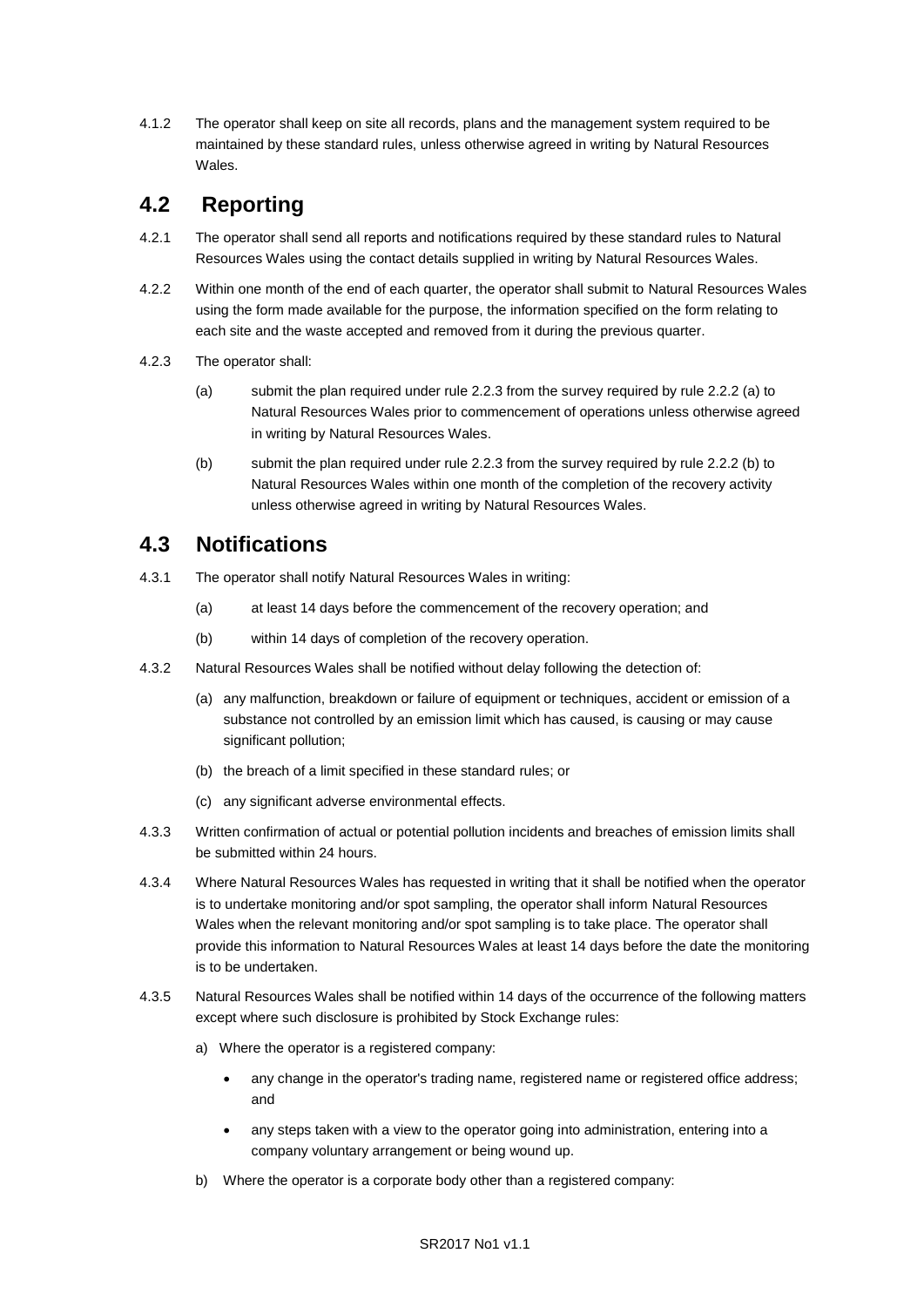- any change in the operator's name or address; and
- any steps taken with a view to the dissolution of the operator.
- c) In any other case:
	- the death of any of the named operators (where the operator consists of more than one named individual);
	- any change in the operator's name(s) or address(es); and
	- any steps taken with a view to the operator, or any one of them, going into bankruptcy, entering into a composition or arrangement with creditors, or, in the case them being in a partnership, dissolving the partnership.

#### **4.4 Interpretation**

- 4.4.1 In these standard rules the expressions listed below shall have the meaning given.
- 4.4.2 In these standard rules references to reports and notifications mean written reports and notifications, except when reference is being made to notification being made "without delay", in which case it may be provided by telephone.

*"accident*" means an accident that may result in pollution.

"*air quality management area*" means within the meaning of the Environment Act 1995 an area which has been designated by the Local Authority where it has concerns that the Air Quality Objectives will not be met and needs to put in a Local Air Quality action plan.

*"Annex II"* means Annex II to Directive 2008/98/EC of the European Parliament and of the Council on waste.

*"approved waste recovery plan"* means a plan that has been approved by Natural Resources Wales that justifies and gives evidence that the operation carried out under these standard rules meets the definition of waste recovery, and will continue to do so throughout the duration of the permitted operation.

*"aquifer"* means subsurface layer or layers of rock or other geological strata of sufficient porosity and permeability to allow either a significant flow of groundwater or the abstraction of significant quantities of groundwater.

*"authorised officer*" means any person authorised by Natural Resources Wales under section 108(1) of The Environment Act 1995 to exercise, in accordance with the terms of any such authorisation, any power specified in Section 108(4) of that Act*.*

*"construction work"* means the carrying out of any building, civil engineering or engineering work and includes the building, alteration, conversion, repair, upkeep or other maintenance of a structure and the preparation of a site for an intended structure. It includes drainage works.

"ecological improvement" means providing, maintaining or improving the soils ability to provide a growing medium including for growth of vegetation on landscaping and for recreational and amenity uses.

*"emissions of substances not controlled by emission limits"* means emissions of substances to air, water or land from the activities, either from emission points specified in these standard rules or from other localised or diffuse sources, which are not controlled by an emission limit.

"emissions of substances" means emissions of substances to air, water or land from the activities, from localised or diffuse sources.

*"European Site"* means Special Area of Conservation or candidate Special Area of Conservation or Special Protection Area or proposed Special Protection Area in England and Wales, within the meaning of Council Directives 79/409/EEC on the conservation of wild birds and 92/43/EEC on the conservation of natural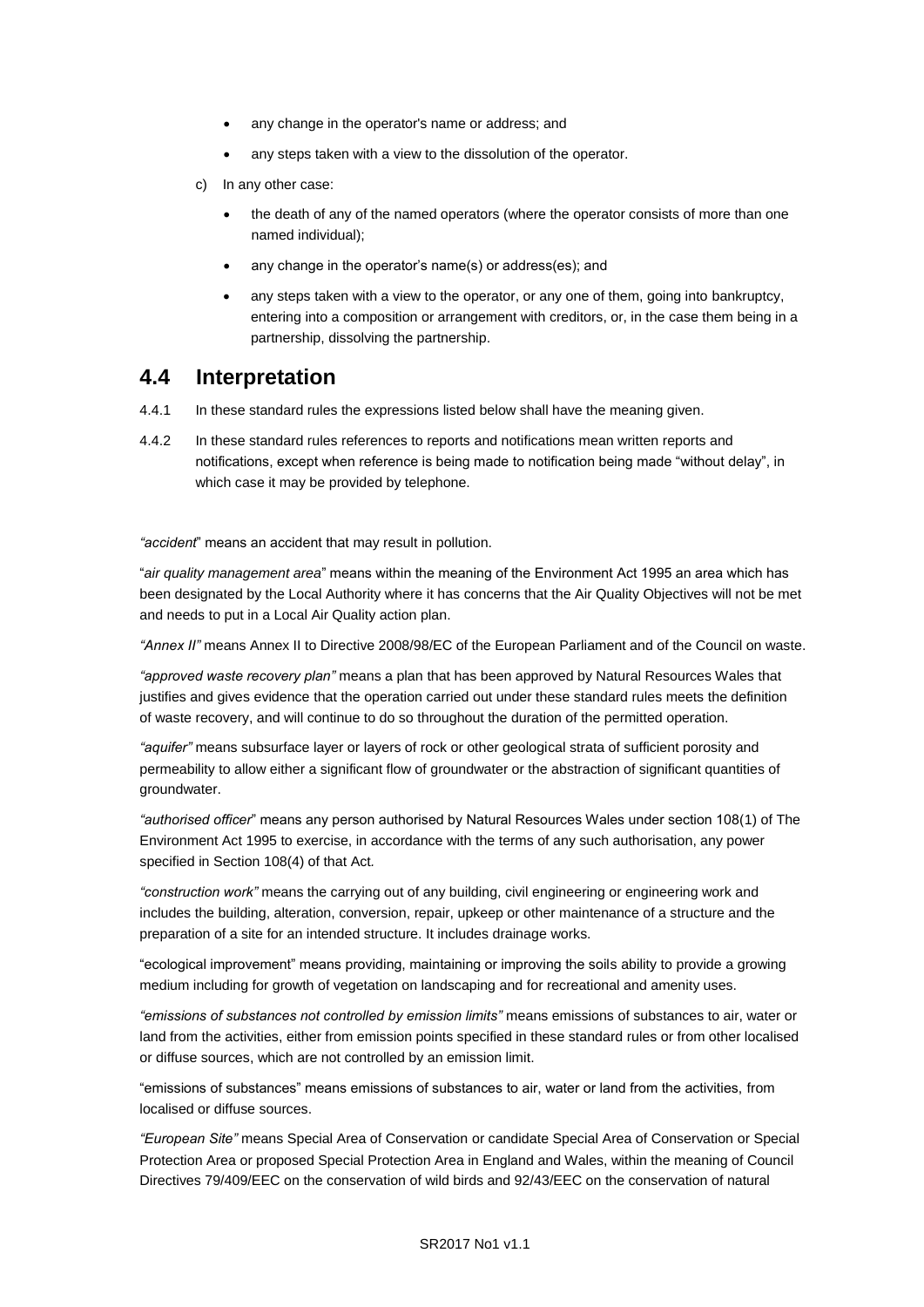habitats and of wild flora and fauna and the Conservation (Natural Habitats &c) Regulations 1994. Internationally designated Ramsar sites are dealt with in the same way as European sites as a matter of government policy and for the purpose of these rules will be considered as a European Site.

"*good habitat"* means rough (especially tussocky) grassland, scrub and woodland

*"groundwater Source Protection Zone"* has the meaning given in the document titled "Groundwater Protection: Policy and Practice" published by the Environment Agency in 2006.

*"groundwater"* means all water, which is below the surface of the ground in the saturation zone and in direct contact with the ground or subsoil.

*"hazardous property"* has the meaning in Annex lll of the Waste Framework Directive.

*"hazardous substance"* means a substance classified as hazardous as a consequence of fulfilling the criteria laid down in parts 2 to 5 of Annex I to Regulation (EC) No 1272/2008.

*"hazardous waste"* has the meaning given in the Hazardous Waste (Wales) Regulations 2005 (as amended).

"*historical landfill*" means any area of land previously used for the disposal of waste that is no longer regulated by an environmental permit.

"*inert* waste" means waste that does not undergo any significant physical, chemical or biological transformations. Inert waste will not dissolve, burn or otherwise physically or chemically react, biodegrade or adversely affect other matter with which it comes into contact in a way likely to give rise to environmental pollution or harm to human health. The total leachability and pollutant content of the waste and the ecotoxicity of the leachate must be insignificant, and in particular not endanger the quality of surface water and/or groundwater.

"*interburden*" means material that lies between two layers of economic interest, such as the material separating coal seams within strata.

*"Natural Resources Wales*" means the Natural Resources Body for Wales established by article 3 of the Natural Resources Body for Wales (Establishment) Order 2012. The Natural Resources Body for Wales (Functions) Order 2013 transferred the relevant functions of the Countryside Council for Wales, and functions of the Environment Agency and the Forestry Commission in Wales to the Natural Resources Body for Wales.

"*overburden*" (also called waste or spoil) is the rock and soil that typically lies above a layer of economic interest such as a coal seam or sand and gravel workings. Overburden is distinct from tailings, (the material that remains after economically valuable components have been extracted from the generally finely milled ore). Overburden is removed during surface mining, but is typically not contaminated with toxic components.

*"pollution"* means emissions as a result of human activity which may—

- (a) be harmful to human health or the quality of the environment,
- (b) cause offence to a human sense,
- (c) result in damage to material property, or
- (d) impair or interfere with amenities and other legitimate uses of the environment.

"*quarter*" means a calendar year quarter commencing on 1 January, 1 April, 1 July or 1 October.

*"R*" means a recovery operation provided for in Annex II to Directive 2008/98/EC of the European Parliament and of the Council on waste.

*"secure storage"* means storage where waste cannot escape and members of the public do not have access to it.